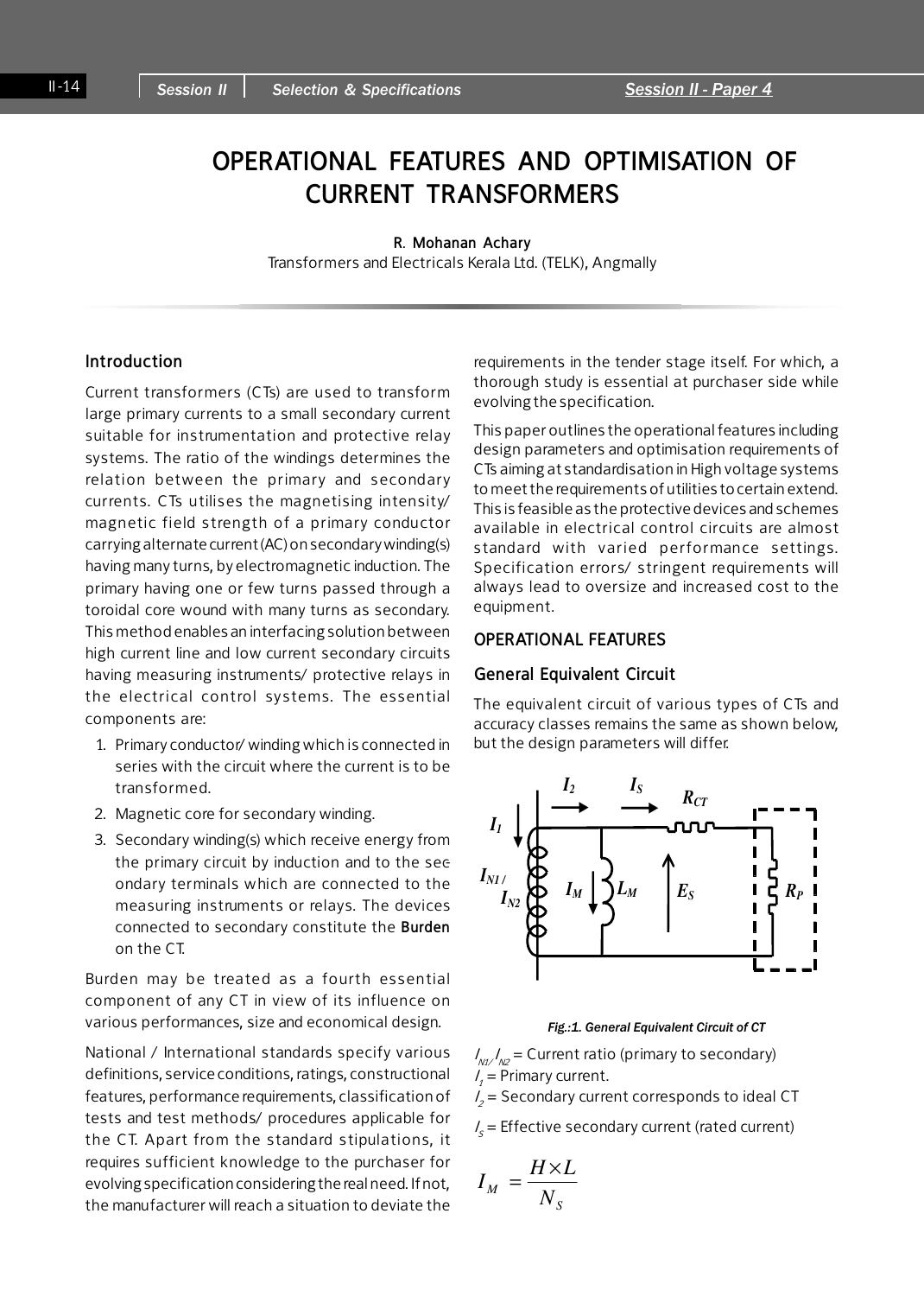$$
L_M = \frac{\pi \times \sqrt{2} \times f \times B_M \times A \times N_S^2}{H \times L}
$$

 $(L_M$  is CT shunt impedance/equivalent excitation impedance: saturable)

Roughly,  $I_2 = I_1 \times \frac{I_1}{I_{N1}}$  $_{2} = I_{1} \times \frac{I_{N2}}{I}$ *N N I*  $I_2 = I_1 \times \frac{I}{I_2}$ Precisely,  $\overrightarrow{I}_{2}$  =  $\overrightarrow{I}_{M}$  $\overrightarrow{I}_y$  +  $\overrightarrow{I}_s$ 

 $R<sub>CT</sub>$  = Secondary winding resistance

 $R_p$ = Secondary impedance (metering / protection relay / other device including connection cable resistance  $R_{\!\scriptscriptstyle L\!}/$ 

 $\rightarrow$ 

$$
E_s = I_M \times L_M \text{ or}
$$
  
\n
$$
E_s = I_s \times (R_{CT} + R_P) \text{ or}
$$
  
\n
$$
E_s = \pi \times \sqrt{2} \times B_M \times A \times N_s \text{, for preliminary design}
$$

 $(B_{\rm M})$  is peak flux density and A is cross sectional area of secondary core,)

## Output Currents

The secondary current can be 1 or 5A against primary current up to typically 2400 A, due to manufacturing hurdles and size limitations. In high current applications typically for 5000A, it is a standard practice to use a cascaded arrangement of 5000/20A main CT + 20/5A or 20/1A interposing auxiliary CT. In earlier days, in electromagnetic instruments and relays, 5A secondary was essential to activate the magnetic needles/ latches. With the advent of modern instruments and protective relays having relatively low burden, 1A secondary is enough for its working. Moreover, the burden in the control cables being  $P$  R, 1A output from a CT reduces the cable burden 25 times lower that of 5A secondary. Thus with 1A secondary, the size and cost have been reduced considerably followed by low resistance of secondary winding  $\mathsf{R}_{\mathsf{CT}}$  and that of lead wires/cables  $\mathsf{R}_{\!\scriptscriptstyle{L}}$ .

## Accuracy

#### Current Ratio error

Accuracy of current transformation is considerably dependant on primary current to secondary current ratio (I<sub>N1</sub>/ I<sub>N2</sub>), Core material/ its optimum size and burden connected. The CT being a current source, when the secondary is connected with a burden, a lion share of primary ampere-turns  $(47)$  is transformed to secondary leaving a very small portion  $I_{\!_M}$  for the secondary core excitation; refer Fig.1 general equivalent circuit. i.e. core excitation (magnetisation) current  $\mathit{l}_\mathit{M}$  through impedance  $\mathit{L}_\mathit{M}$ Thus the reduction in transformation causes the current ratio error in a CT. Reference may be made to relevant standards for limits of error at various currents and burden.

#### Phase Displacement

Phase displacement between primary & secondary currents to a low level is caused due to leakage reactance and capacitance in the secondary winding and also with the nature of burden connected. It will be negligibly small in the case of a CT having few primary turns and many turns provided on toroidal secondary core. The phase displacement error if any will lead to large errors, in combination measurement of real power, power factor etc. in conjunction with a Voltage transformer. Refer relevant standards for error limits.

## Open Circuit Voltage (E<sub>k</sub>)

CT is normally connected to a burden; the voltage across the secondary terminals will be in the order of volts corresponding to the secondary current and burden resistance R<sub>p</sub> . If the secondary is open circuited while current flowing on primary, the secondary voltage will rise dangerously to a high value. This is due to the fact that all the primary ampere-turns  $(A<sup>T</sup>)$  have become exciting ampere-turns and saturation of the core occurs. Hence, no CTs are allowed in service with its secondary open (keep the secondary shorted when not in use). This effect will be more in a 5A CT as the core size is comparatively high.

## Excitation Characteristic (E<sub>k</sub> vs I<sub>m</sub>)

The excitation characteristic (Voltage vs Current) is obtained by applying AC voltage on secondary and measuring corresponding current taken for various voltage levels until saturation is reached; the primary circuit being open circuited. For practical purposes, it can be treated that these voltages and currents are same as that  $\mathit{\mathit{E}}_{\mathit{s}}$  &  $\mathit{l}_\mathit{M}$ occurring on CT when a current is flowing on the primary. This is again related to the Flux density B Tesla vs Magnetic field strength  $HAT_{m}$  of the core material. The resulting curve has three regions viz. initial non saturated, intermediate (linear) and final saturated regions; in turn  $L_M$  varies nonlinearly and saturate finally. This is the practical and indirect way of separating the magnetising/ exciting current (of core) from primary current.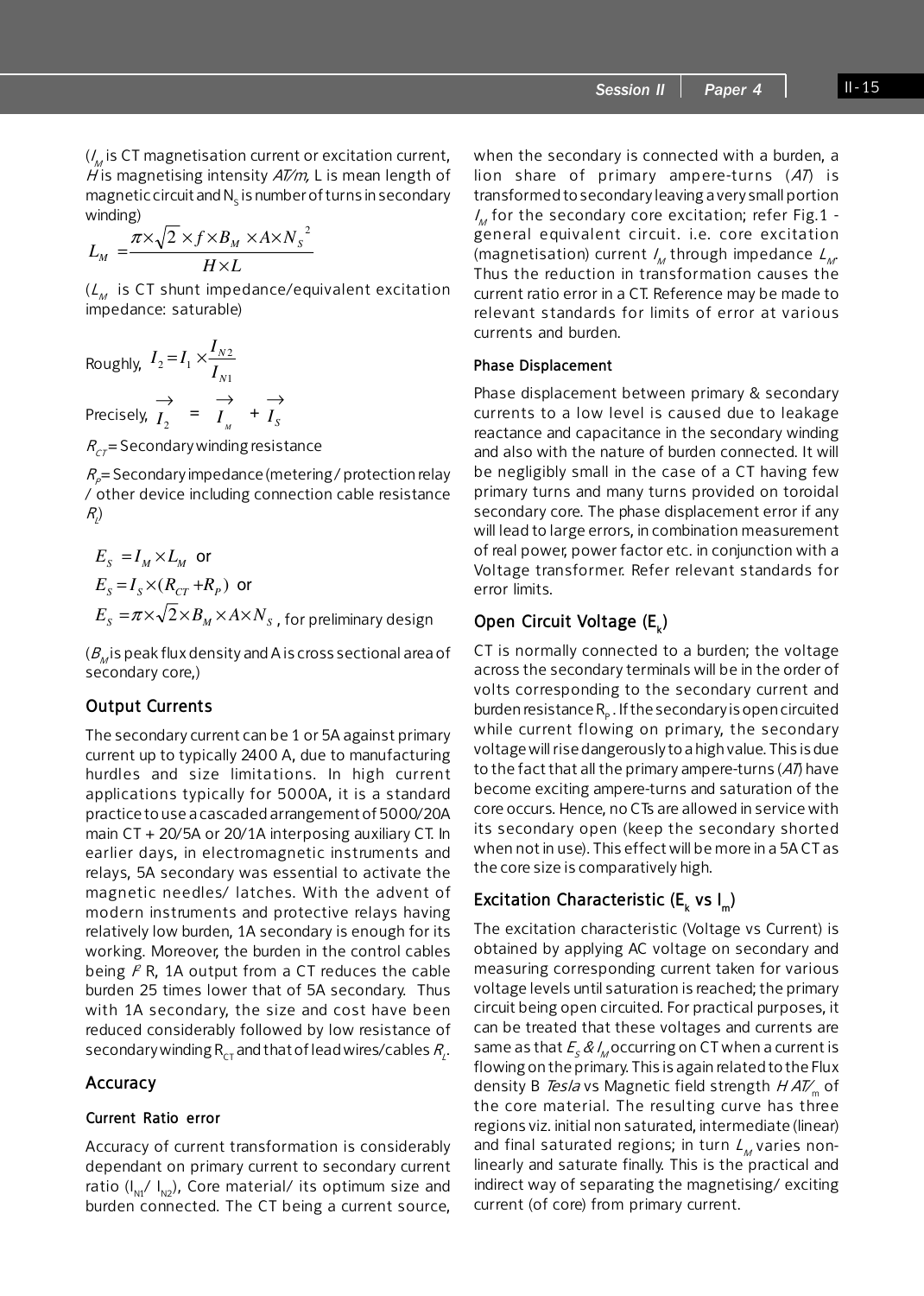## Rated Knee point e.m.f. (E<sub>k</sub>)

The minimum sinusoidal e.m.f. (r.m.s.) at rated power frequency when applied to the secondary terminals of the transformer, all other terminals (primary) being open-circuited, which when increased by 10% causes the r.m.s. exciting current to increase by not more than 50%. The actual knee point e.m.f. will be ≥ the rated knee point e.m.f in exceptional cases.

## Burden of CT  $(I_{\mathcal{S}}^{\;\;2}R_{\rho})$

Burden has an imp ortant role in all CTs w hile considering its accuracy, size and cost. The CT secondary circuit impedance in relation with a power factor is called the burden and expressed precisely in its resistance and reactance. There is a practice to express the burden in terms of volt-amperes and power factor also, the volt-amperes being the apparent power consumed in the burden impedance at rated secondary current. For example a burden of 5 Ω impedance may be expressed as 5 VA at 1A (/ ${}_{\sf s}$   $^2$   $R_{\sf p}$ ). The total burden on the CT is the individual burden of meters/ relays in the secondary together with the resistance of the interconnecting cables. The CT burden impedance may decrease while increasing the secondary current, because of saturation in the magnetic circuits of instruments/ relays connected to it. Hence, a given burden may apply only for a particular value of secondary current. In the application side, this has to be confirmed either by conducting separate tests or referring the impedance data for over currents in the device operation manual. However, modern trend is low burden with resistive component alone for the instruments/relays involved.

### Basic Classification

Basic classification of the CTs is by its application as Metering class and Protection class. Both CTs have transformation errors; which under normal load condition is considered for metering class and under abnormal (fault) condition is considered for protection class. In view of metering and various types of protection devices a CT has to accommodate 3 to 5 different secondary cores. The design parameters are follows.

#### Metering Class

With the increased demand of energy and in view of correct billing, utilities have to measure current in precise accuracy 0.2 class, over a wide range: 5 to 120 % of rated primary current as against 0.5 or 1.0 class in limited range 50 to 120 % earlier.

Measurement/ metering class cores are designed with cross section area so as to saturate normally at 5 times the rated current, aiming at safe guarding the instruments during fault conditions. Thus, it is rated with an Instrument security factor  $\mathit{F}_{_{\mathcal{S}}}$  (indication of multiples of rated current at which core saturates).  $F_s$ is directly related to rated burden. Thus the operation of metering core is far below the saturation region of core.

At normal operation,  $E_s = I_s \times (R_{CT} + R_p)$ 

At fault condition,

#### Protection Class

Protection devices viz. Relays & Recorders connected to the secondary are intended for sensing the abnormality of the primary current mainly the fault conditions. It requires high capability of current transformation during fault conditions rather than the current transformation accuracy in a metering class. The current transferred thus allow protection relays to measure and disconnect the fault. Typical protection classes are 5P, 10P and PS.

#### 5P & 10P Classes

These are normally used with over current protection schemes by allowing larger errors than the measuring class. Its high saturation voltage is decided by a factor called Accuracy Limit Factor ALF; which means an over current as a multiple of the rated primary current up to which the rated accuracy is ensured for a burden (rated) connected to the secondary. The burden on the secondary influences the  $ALF$ ; thus it can be defined as the ratio between voltage at over current and voltage at rated current across the burden for practical purpose (actual definition is ratio between rated accuracy limit primary current & rated primary current). 5P means 1% current at rated current & 5% composite error at fault limit current.10P means 3% current error & 10% composite error at fault limit current.

At normal operation,

At fault condition,

Composite Error is the Current Error at accuracy limit current by taking account of harmonics in the secondary current caused by non-linear magnetic characteristics, especially at higher flux densities.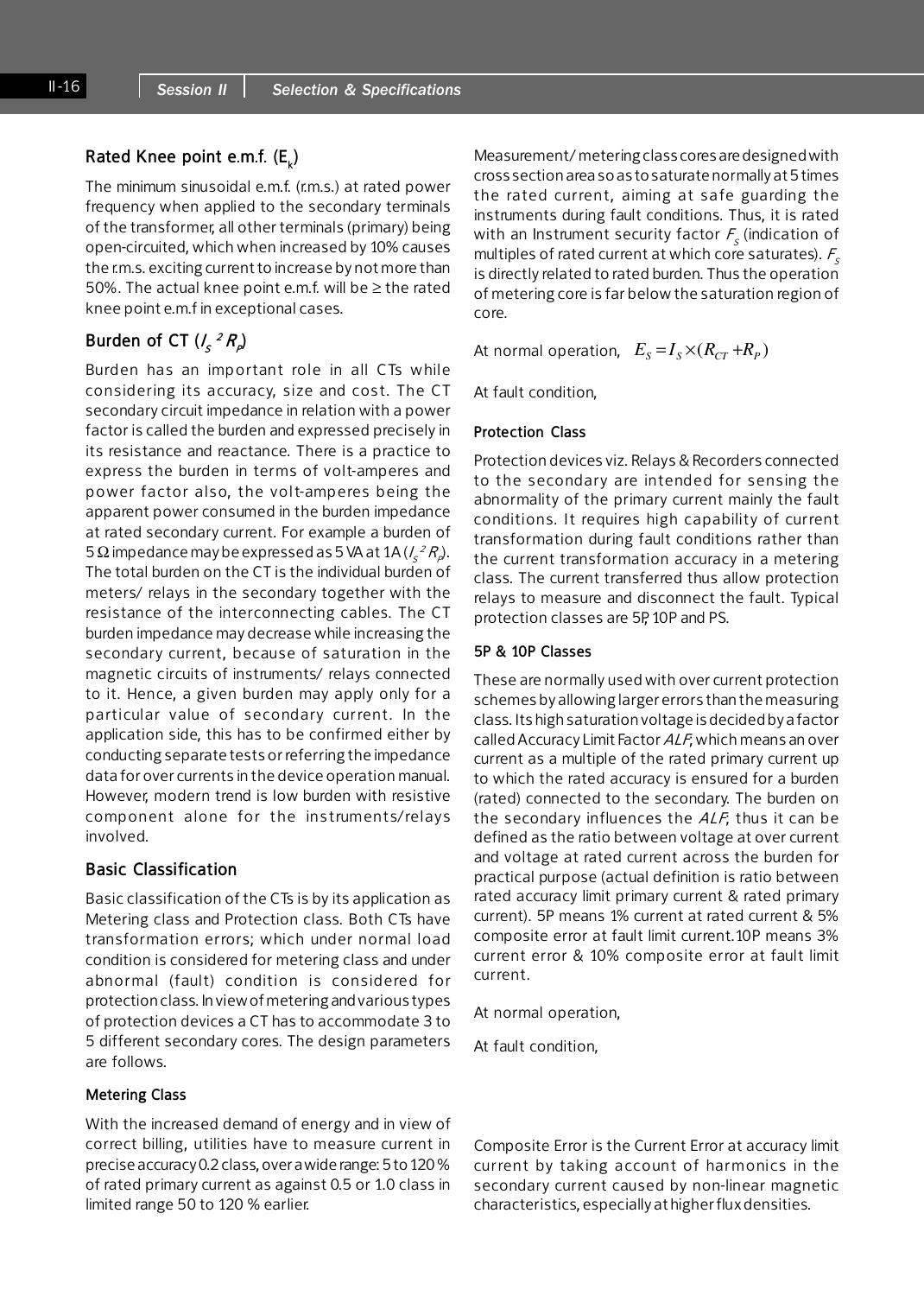## PS or Special Purpose Class (PX as per IEC 60044-1)

CT under this class is normally used with unit protection schemes (balanced protection) where the required characteristics of CTs can not conveniently expressed in terms used for 5P/ 10P class.

The knee point voltage, exciting current(s), limited turns ratio error and secondary winding resistance are so dependent on the protective gears involved. CTs of this class are suitable for protective schemes requiring close balance of the secondary currents from different phases or circuits. Such CTs should be so designed that balance is maintained within the protective system, i.e. stability of the protection must be assured, whether in transient or steady state, up to the maximum through-fault current which can be passed in service through their primary windings.

At normal operation,  $E_s = I_s \times (R_{CT} + R_p)$ 

At fault condition,

 $K_{\nu}$  is the dimensioning factor as a multiple of rated secondary current at fault conditions.

## Optimisation Requirements

 $E_K = K_X \times I$ c $K_{\rm F}$ <sup> $\chi$ </sup>i $R$ (t $R_{\rm F}$ ) $R_{\rm F}$ ) k $\chi$ stems: 145/245/420 kV require bulk ins္ပါါဆျုံ**စု**ဂ္ဂ **to န**ွင္တါate the secondary from the primary turn/ loop. Owing to the size of primary insulation the secondary windings have inner diameter limitations as compared with LV CTs of same ratings. Various parameters essential for optimisation of CTs in such systems are given below. (tR# <del>f</del>(R)<sub>SV</sub>) 2 2  $S$   $\mathcal{N}$   $\mathcal{N}$   $\mathcal{N}$   $\mathcal{N}$   $\mathcal{N}$   $\mathcal{N}$   $\mathcal{N}$   $\mathcal{N}$  $S \approx \widehat{A} \widehat{L} \widehat{F} \times \frac{\widehat{A} \widehat{B} \text{ if } \widehat{R} \widehat{B}}{\text{ if } \widehat{R} \widehat{B}} \text{ if } \widehat{R} \widehat{B} \widehat{C}$  $E_K = K_X \times I_{\mathcal{K}}$ *K*  $\frac{1}{2}$  *R*  $\frac{1}{2}$  *R R*  $\frac{1}{2}$  *R R R & ALF*  $\times$ ब्रां $\bm{R}$ n te <sup>×</sup> <sup>+</sup> <sup>≈</sup> <sup>×</sup>

#### Short Time Current (STC)

Overestimation of STC can lead to feasibility problems and high cost especially in multi ratio CTs. Adequate requirement will reduce the cost and size of the CTs.

#### Primary Reconnection & Secondary Tapping

As in LV CTs, too many ratios can not be assigned in a single CT as the increased number of primary turns will reduce the short time current withstand capability. However, multi ratio requirements are essential in view of its varied usage and economy as below:

Ratio arrived in a relation 4:2:1 or 2:1; e.g. 800-400- 200/1A or 800-400/1A by allowing primaryreconnection is an economic choice. There will not be secondary taps which ensures same burden, accuracy, and FS/ ALF for all ratios. These ratios are normally adopted in 145kV systems, STC: 20 to 31.5 kA.

Too many ratios like 1200-800-600-400-300-150/1A will not be optimum as it requires both primary reconnection and secondary tapping. Burden capability, accuracy and FS/ALF will be different in set of ratios 1200-600/1, 800-400/1& 300-150/1A. Similar ratios were adopted both in 145 and 245kV systems earlier, STC: 25 to 31.5 kA.

Ratios like 1600-800/1 & 2000-1000-500/1A are not permitting a primary reconnection in 245 and 420kV systems in view of STC:  $\geq 40$  kA. In such cases, the out put requirement must be carefully arrived/ standardised optimum.

#### Reasonable Ampere-turn AT for all Classes

The error increases as the inverse proportion to the square of AT. In order get stable error for various currents, reasonable AT has to be adopted. This is achieved by providing turns in the primary as far as possible by primary reconnection.

## Low Burden and Reasonable ALF in 5P or 10P Class

In over current protection, 5P or 10P class, rated burden has to be assigned considering the resistance of wiring leads together with that of the protection device in the system. Usage of actual burden lower than the rated value will increase ALF by another factor  $\mathcal{K}_{_{\mathcal{S}}}$ as below.

Where,  $R_{N}$  is the actual burden impedance.

At the same time, if a CT having  $R_{CT}$  low as compared with another CT having the same rated burden also will increase the ALF.

### Low Burden for Precise Metering Class

Precise 0.2 class accuracy limits have to be complied for 5 to 120 % rated primary current. This is achieved by assigning the operation of the CT almost in the linear portion of excitation characteristic. In turn, the burden capability became low while comparing with a 0.5 class intended for 20 to 120% current range.

Modern measuring instruments together with 4mm<sup>2</sup> connecting cables have burden is only in the order of 10VA. Normally, CT is designed aiming at minimum error at 80 ~ 90 % of the rated current or typically 75% of the rated burden. It can be made optimum by assigning rated burden as 1.5 times the actual burden; worked out to 15VA (normally). More precise 0.2S class is with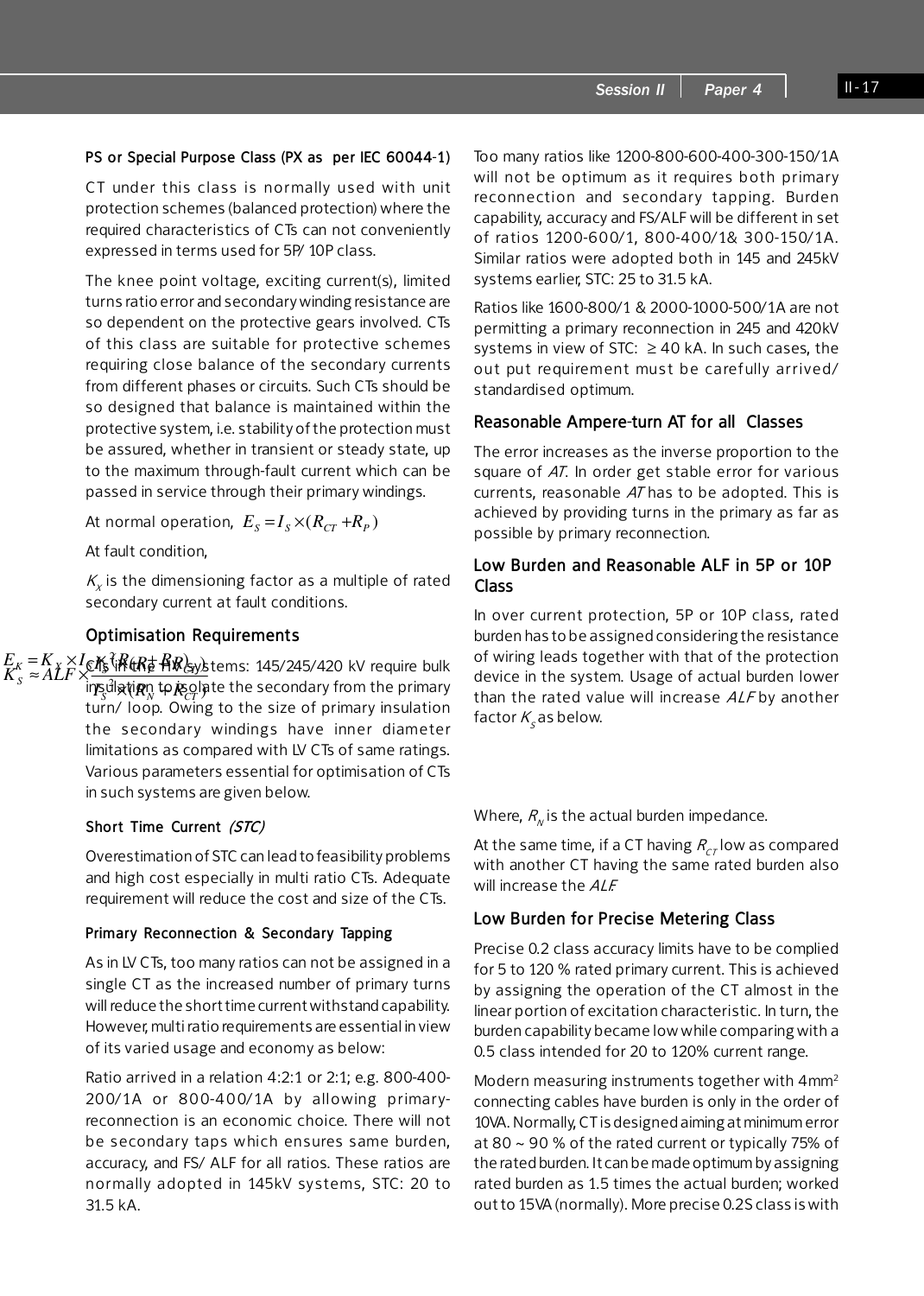5 VA; the accuracy limits have to be complied for 1 to 120% rated primary current.

Usage of actual burden lower than the rated value will increase FS by another factor as in the case of ALF in protection class.

$$
K_S \approx F_S \times \frac{I_S^2 \times (R_P + R_{cr})}{I_S^2 \times (R_N + R_{cr})}
$$

## Reasonable Knee Point Voltage,  $E_k$  for PS Class

<code>CT</code> winding resistance  $R_{\rm\scriptscriptstyle CT}$  and Burden  $R_{\rm\scriptscriptstyle P}$  (including resistance of connection cables  $R_{\!\scriptscriptstyle 1}^{}$  must be limited to minimum as far as possible for reasonable  $E_k$ .

## Characteristic Voltages related to various Classes

Considering a particular grade of CRGO core material, the characteristic voltages:  $\mathit{E_{_{\mathit{K}}}} < \mathit{E_{_{\mathit{Sp}}}} < \mathit{E_{_{\mathit{10P}}}} / \mathit{E_{_{\mathit{FS}}}}$  . Flux density (Tesla) generally adopted for these voltages are typically: 1.45 for  $E_{K}$ , 1.56 for  $E_{5P}$ , 1.90 for  $E_{10P}$  &  $E_{FS}$ . CTs are designed for optimum by selecting the flux density as above. In a given CT. By knowing one of these voltages, the others can be found from the relation below.

$$
\frac{E_K}{E_{SP}} = \frac{1.45}{1.56} \; ; \frac{E_K}{E_{10P}} = \frac{1.45}{1.90} \; ; \frac{E_{5.P}}{E_{10P}} = \frac{1.56}{1.90} \; \text{etc.}
$$

#### Secondary Toroidal Core

The core on which the secondary winding plays a significant part on the performance of a CT. Cold rolled grain oriented (CRGO) steel strips are used for making secondary toroidal core (strips wound spirally by eliminating joints to form ring shape). Nickel alloyed steel is used in exceptional cases for metering. The core material determines the price and accuracy of metering class.

## Excitation Current *I<sub>M</sub>* (Magnetisation Current) at  $E_{k}$  /2

Generally preferred excitation current (as per relay manufacturers) is 30 mA at  $E_{k}/2$ . At a particular induced e.m.f  $\mathcal{F}_{_{\mathcal{S}}}$  in secondary,  $\mathcal{I}_{_{\mathcal{M}}}$  is directly proportional to corresponding electromagnetic field strength H  $AV_m$ and mean diameter of the secondary core; and inversely proportional to the number of secondary turns. In low current CTs (e.g. 75/1 or 150/1), aiming at

reasonable  $E_{\kappa}$ and low  $\mathit{l}_{\scriptscriptstyle{M}}$  over-rating of primary current is a usual practice by limiting the  $R_{CT}$ 

## Redefinition of One type to Other

A CT available with certain class can be redefined into different classes by knowing the Secondary winding resistance and Secondary excitation characteristic.

Given, 1A sec. CT, 30VA, 5P10, its R<sub>CT</sub> = 5  $\Omega$ 

#### 5P to 5P with changed VA & ALF

 $E_{sp}$  = 10 x 1<sup>2</sup> x (5+ (30/1<sup>2</sup>)) = 350V

For other lower outputs:

15 
$$
\cancel{(A)}
$$
; E<sub>s</sub> = 350V = ALFx 1<sup>2</sup> x (5+ (15/1<sup>2</sup>)), or ALF=17.5

10  $\text{VA}$ ; E<sub>s</sub> = 350V = ALFx 1<sup>2</sup> x (5+ (10/1<sup>2</sup>)), or ALF=23.3

5P to 10P with changed VA & ALF on the above CT

Take 
$$
\frac{E_{SP}}{E_{10P}} = \frac{1.56}{1.90}
$$

 $E_{\text{10P}} = (1.90/1.56) \times 350 = 426 V$ 

For higher output: 40 VA; Es = 426V = ALF x 1<sup>2</sup> x (5+ (40/1<sup>2</sup>)), or ALF = 9.4 For lower output; 20 VA; Es = 426V = ALF x  $1^2$  x (5+ (20/1<sup>2</sup>)), or ALF = 17.0

5P10 to PS 
$$
(E_{K}, R_{C})
$$

For, E<sub>K</sub> of the given CT, take 
$$
\frac{E_K}{E_{SP}} = \frac{1.45}{1.56}
$$

or  $E_k = (1.45/1.56) \times 350 = 325V$ ,

 $R_{CT}$  is already given, 5 Ω

Confirm  $I_{\rm M}$  corresponding to 325V from the excitation characteristic.

PS 
$$
(E_{K'}
$$
,  $R_{C}$ ) to 10P

Take 
$$
\frac{E_K}{E_{10P}} = \frac{1.45}{1.90}
$$

 $E_{\text{10P}} = (1.90/1.45) \times 325 = 426V$ (VA/ ALF: 40/ 9.4 or 20/ 17.0 as above)

#### Metering Class

As in 5P to 5P with changed VA, metering VA can be changed (reduced), by retaining the same accuracy. Increased operation range is an advantage in such cases; but the FS will be increased and a shunt reactor is required across the secondary so as to safeguard the instrument during over currents. eg.20VA/ 0.2 redefined as 10VA/ 0.2, ext.150%.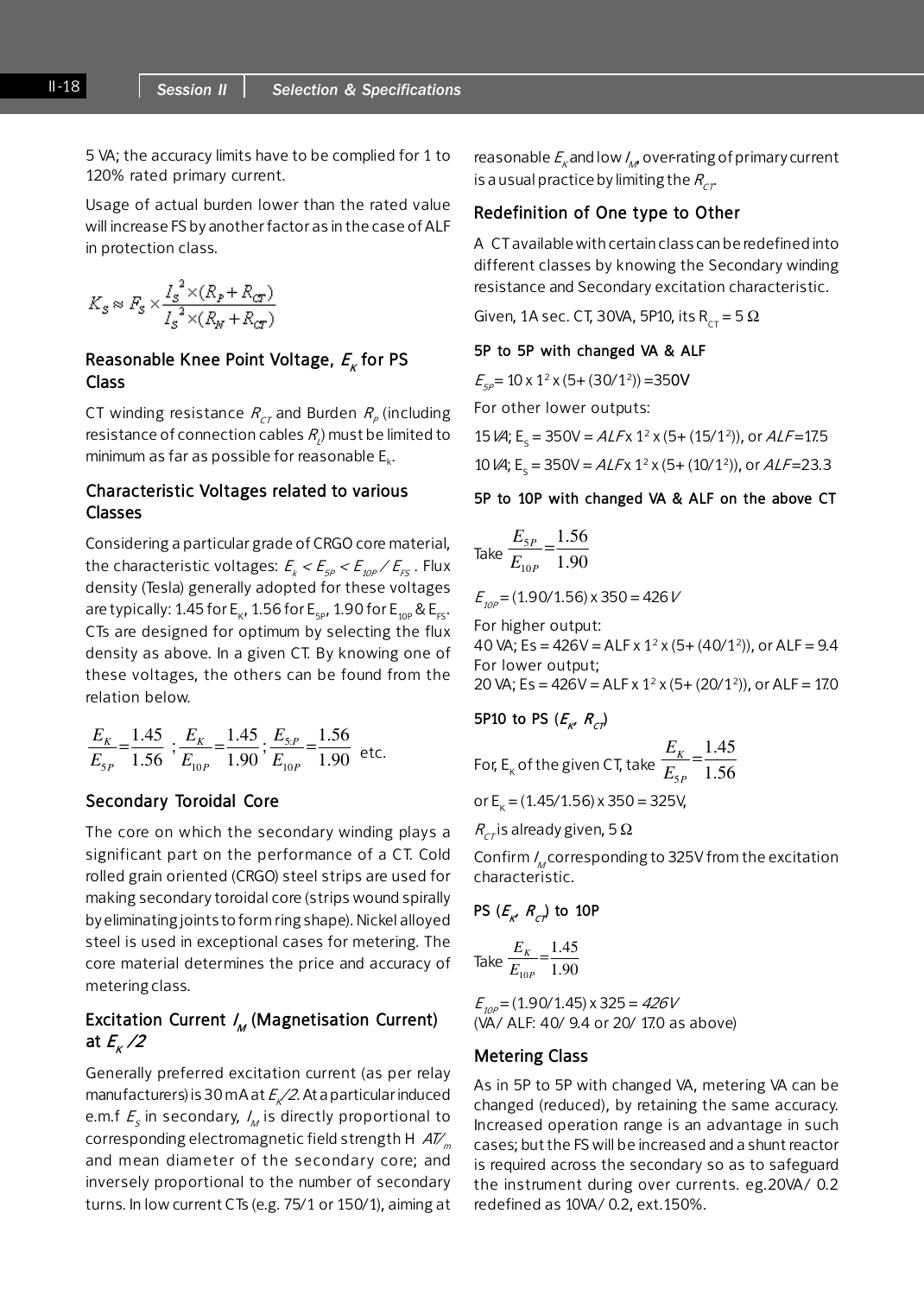Last minute changes on various requirements, after awarding the order will make troubles to both purchaser and manufacturer. Redefinition as above will help in resolving such situations to certain extend.

## Review of standard CTs in the National grid.

In the 400/220 kV interconnection system, standardised CTs are rendering service for more than 2 decades. These multi ratio CTs do not permit primary reconnection in view of high STC. It has 5 secondary cores; one metering and four PS class as detailed below.

## 420kV CT with STC 40kA, 1s

Core 1&2: 2000-1000/1, PS, 2000-1000 V, 10-5.0 Ω, 30-60 mA at  $E_{K}$ 

Core 3: 2000-1000-500/1, 20VA, 0.2

Core 4&5: 2000-1000-500/1, PS, 4000-2000-1000V, 10.0-5.0-2.5 Ω, 30-60-120 mA at E<sub>K</sub>

#### 245kV CT with STC 40kA, 1s

Core 1,2,4 &5: 1600-800/1, PS, 1600-800 V, 8.0-4.0 Ω, 25-50 mA at  $E_k$ 

Core 3: 1600-800/1, 20VA, 0.2

Though these CTs are standardised, there is further scope for redefinition/ optimisation.

- Metering cores of both 420 & 245kV CTs have been redefined from 40VA/ 0.5 to 20VA/ 0.2 in the mean time of their service and further scope is 15VA.
- Assuming same protective devices at secondary, core 1&2 of 420kV CT can be redefined in line with core 1&2 of 245kV CT. i.e. 1600-800V, 8.0-4.0 Ω in place of 2000-1000 V, 10.0-5.0 Ω.
- If feasible, the core 4&5 of 420kV CT also can be redefined to 3200-1600-800 V, 8.0-4.0-2.0 Ω in place of 4000-2000-1000 V, 10.0-5.0-2.5Ω.
- The secondary protective devices being same, 30- 60 mA at  $\mathsf{E}_{_\mathsf{k}}$  can be adopted in 245 kV CT in place of 25-50 mA.
- All the PS class cores can be redefined for 5P class 20/ 30VA, but ALF will be  $>$  20 always.
- As these CTs do not permit primary interconnee tion, the core area is decided based on lowest ratio. If redefinition as above is feasible on these s tandard CTs, it would lead to further optimisatiion.

## Requirements affecting Optimum Design

Manufacturer will reach a situation to deviate the requirements in the tender stage, if the CTs have been sp ecified without real requirements and set parameters in its application. Requirements contrary to the following points will increase the size and cost of the equipment.

- Primary reconnection is a must in low current multi ratio CTs aiming at sufficient AT, to meet accuracy requirements and to reduce the size.
- Avoid too many ratios in a CT with precise requirements.
- Avoid wide gap between ratios for metering and protection in the same low current CT; eg. 200/1 metering and 1200/1 PS.(over-rating of primary current for PS class aiming at low  $\mathcal{U}_{\mathcal{M}}$  .
- Do not expect precise metering / 5P/ IM < 30mA at EK/ 2 for CTs mounted on Bushings where current is < 500A
- Specify realistic burden/  $E_{K}$  for protection class.
- Metering burden higher than 15/20 VA will not ensure precise class 0.2
- Do not try to add a 6th core for the above standard 420/245 kV CTs aiming at a 5P class, as it can be managed with redefining the existing PS.

High voltage CTs require bulk insulation for the primary, which can be made optimum by grading of electrical stress in the insulation structure. In order to preserve the high quality of insulation achieved during manu facture, the equipment has to be sealed hermitically by giving sufficient nitrogen cushion at top expansion chamber. Interruption to the sealing has to be avoided as far as possible. The insulation withstand voltages for the CT applicable to various systems have been standardised as per relevant standards. The photograph shows a standard 245kV CT undergoing High voltage withstand or Dielectric tests in a Laboratory.



Fig.: 2. 245kV CT under High voltage tests